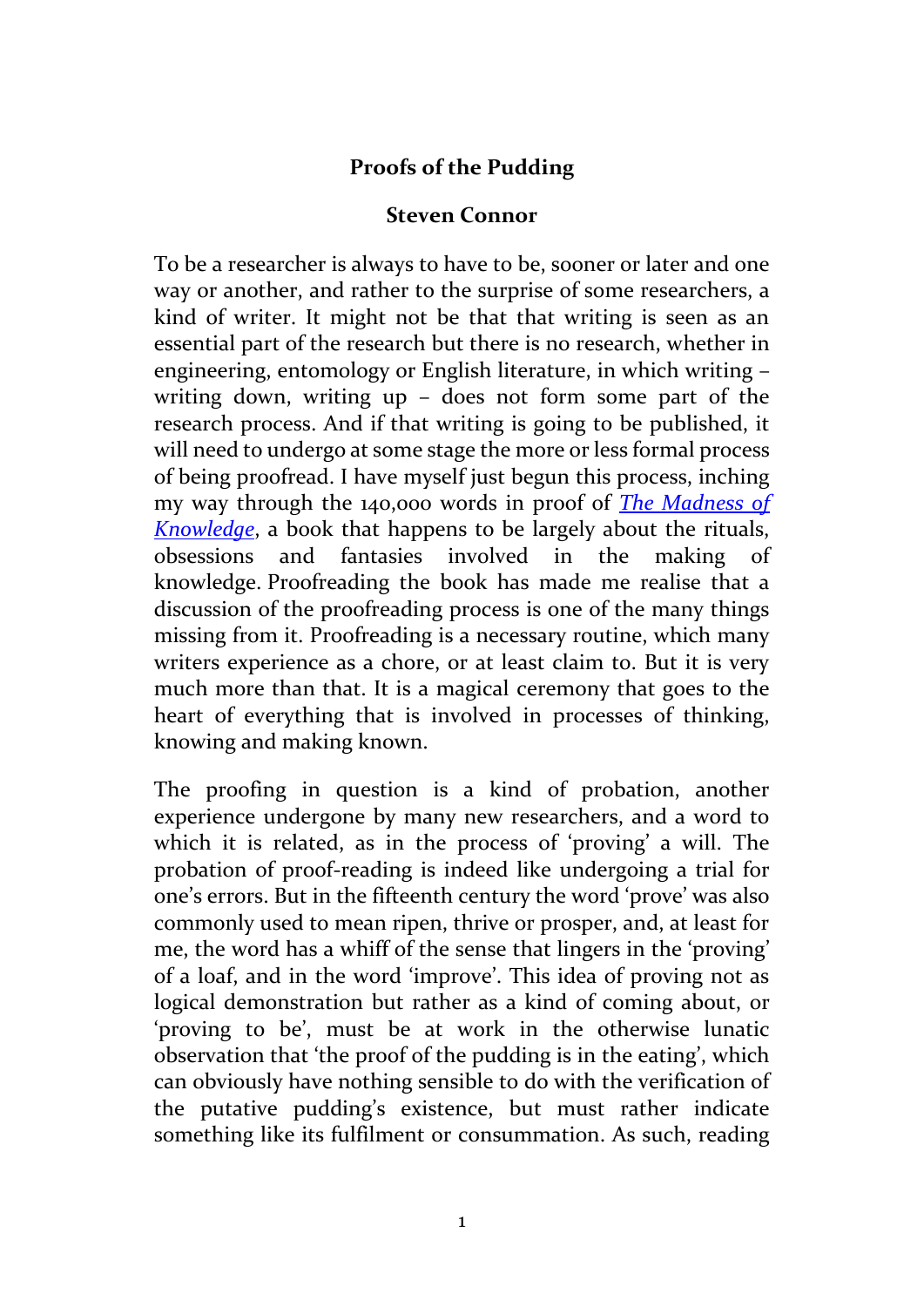proofs involves a process of discovery or acquaintance for the first time, that allows writing to *prove to be*, to rise up before you as what it in fact and at length has become. Suddenly, when 'set up in print' as the expression used to be, the phrases dashed off or wrung out, on beach or at bus-stop, seem to glow with irreproachable authority. Such authority can be hard to live up to, and proofs not only allow me to check that what I have written is what I meant to, they more importantly allow me to check that what I have written can be taken to mean what I would like to be taken to have meant by it.

At this stage of the process, much of my time is consumed in responding to the little 'AQ' or 'Author Query' marks inserted into the text by the copy-editor, who has preceded me in reading through the text, on the lookout for errors, obscurities and actionable falsehoods. I have never met this person and probably never will, even though I will spend the best part of the next fortnight locked in semantic tussles and haggles with them, and feel they must know me as intimately as a gentleman used to be said to be known only by their tailor.

It can indeed be an uplifting process, and on the whole it is one I enjoy, for some of the same reasons as I enjoy indexing, which proofreading resembles. But the possibility always exists for this fermentation to run out of hand, as when Paddington bear is left alone in the kitchen to make the lunchtime dumplings. *[AQ – obscure allusion? Reference needed perhaps?]* Proof-reading can prompt desperate frenzies of exculpatory explanation and qualification, which can grotesquely over-egg the pudding.

Now that proofreading is mostly electronic, one no longer needs to master the ancient magical squiggles that used to indicate deletion, insertion, font changes and so on. Still, some of the occult pleasures of proofreading remain. Rarely nowadays, and not even in Cambridge, will one have the opportunity to communicate casually with a complete stranger in Latin, and, what is more, Latin that has a Hogwarts-like power to perform spells. 'Stet!', I have been booming third-person-present